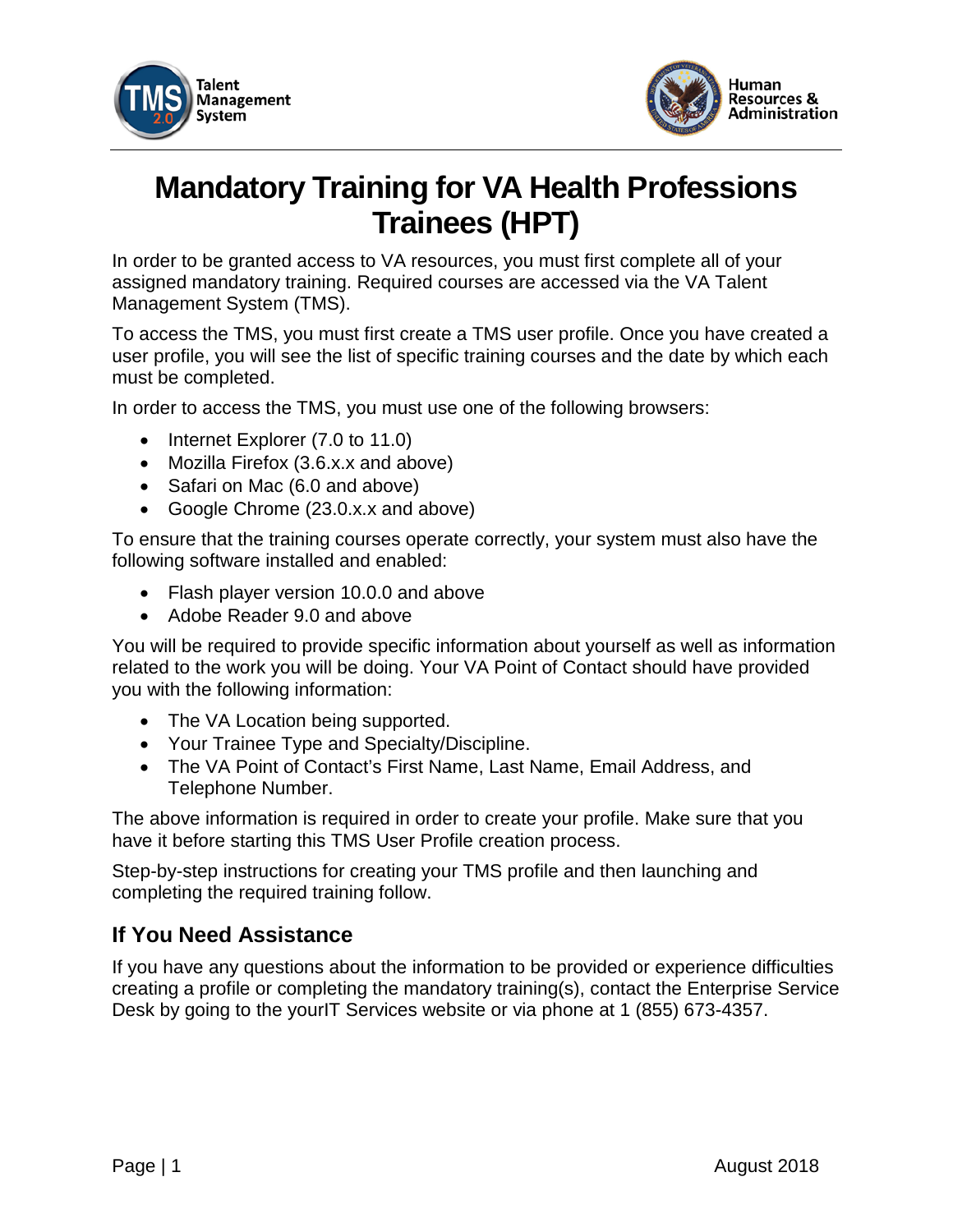



## **A. Create Your TMS Profile**

- 1. From one of the above browsers, access<https://www.tms.va.gov/SecureAuth35/>
- 2. Select the **CREATE NEW USER** button.



**Figure 1: VA TMS Login Screen with Arrow pointing to the Create New User Button**

3. The first screen requires you to select the overall VA organization that you will be supporting.

Select the **VETERANS HEALTH ADMINISTRATION (VHA)** radio button.



**Figure 2: VA Organization Screen**

Then select the **NEXT** button.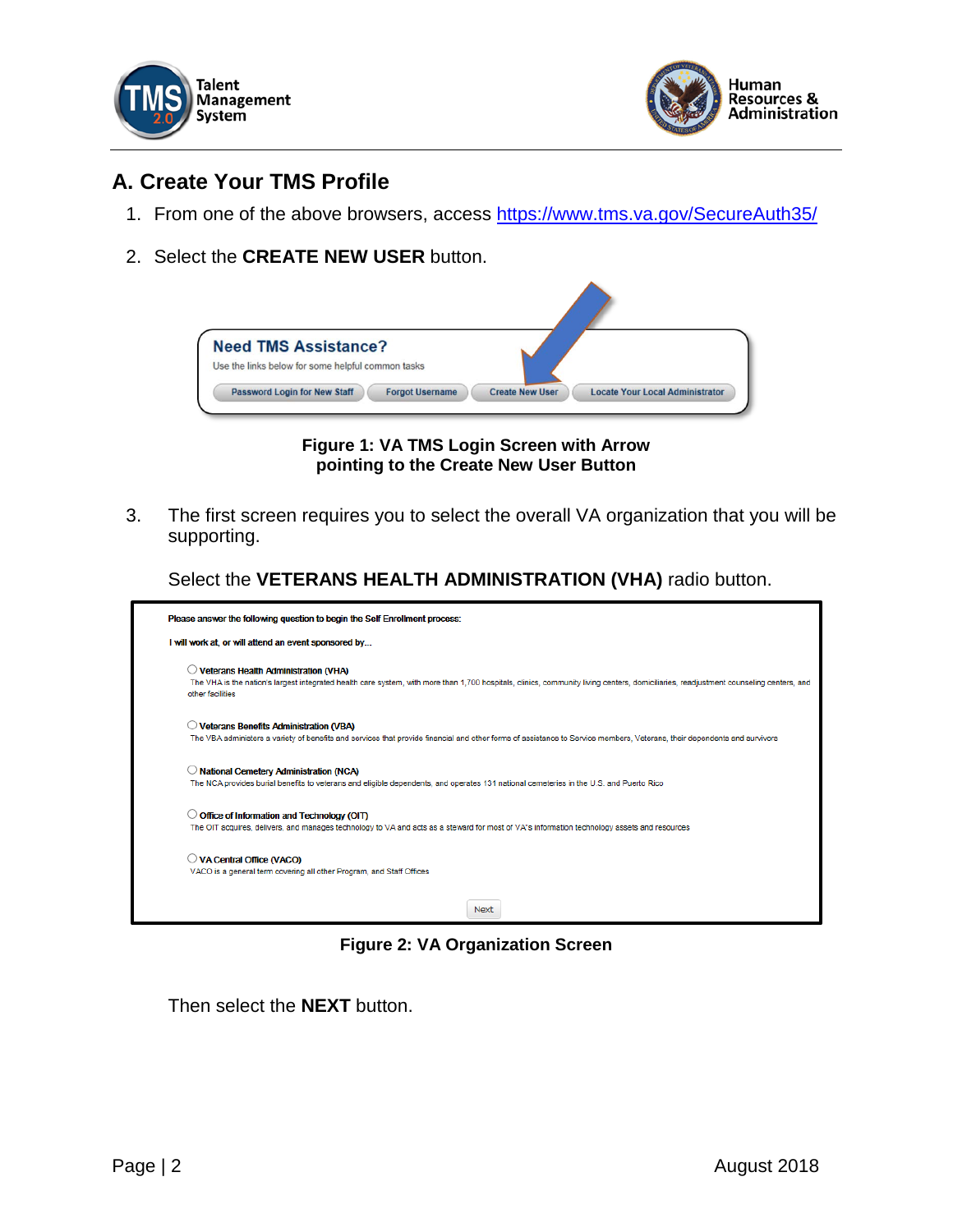



The next screen requires you to identify your enrollee type. If you selected the incorrect organization, select the BACK button to return to the previous screen. This is the screen you should see:

| Please answer the following question to begin the Self Enrollment process:                                                                 |  |  |  |  |
|--------------------------------------------------------------------------------------------------------------------------------------------|--|--|--|--|
| I am a                                                                                                                                     |  |  |  |  |
| Health Professions Trainee (Health professionals in VA training programs, including WOC trainees)                                          |  |  |  |  |
| Volunteer (Those volunteering for VA without VA compensation)                                                                              |  |  |  |  |
| $\bigcirc$ WOC (Those working for the VA without VA compensation)                                                                          |  |  |  |  |
| Clinical Contractor (Medical professionals working for the VA on a contractual basis)                                                      |  |  |  |  |
| Contractor (Non-medical professionals working for the VA who do so on a contractual basis)                                                 |  |  |  |  |
| Veterans Service Officer (Non-VA employees that help Veterans with preparing, filing, and tracking a benefits claim through the VA system) |  |  |  |  |
| DOD (Department of Defense Civilian employees and Active Duty military personnel from any branch of the US Armed Forces)                   |  |  |  |  |
| Conference Attendee (Those attending a VA-sponsored conference)                                                                            |  |  |  |  |
| Federal Non-VA (Those holding positions in the Federal government, except the DoD and the VA)                                              |  |  |  |  |
| <b>Back</b><br>Next                                                                                                                        |  |  |  |  |

**Figure 3: VHA Enrollee Types**

4. Select the **HEALTH PROFESSIONS TRAINEE** radio button. Then select the **NEXT** button.

 $\bigcirc$  Health Professions Trainee (Health professionals in VA training programs, including WOC trainees)

**Figure 4: Health Professions Trainee Radio Button Option**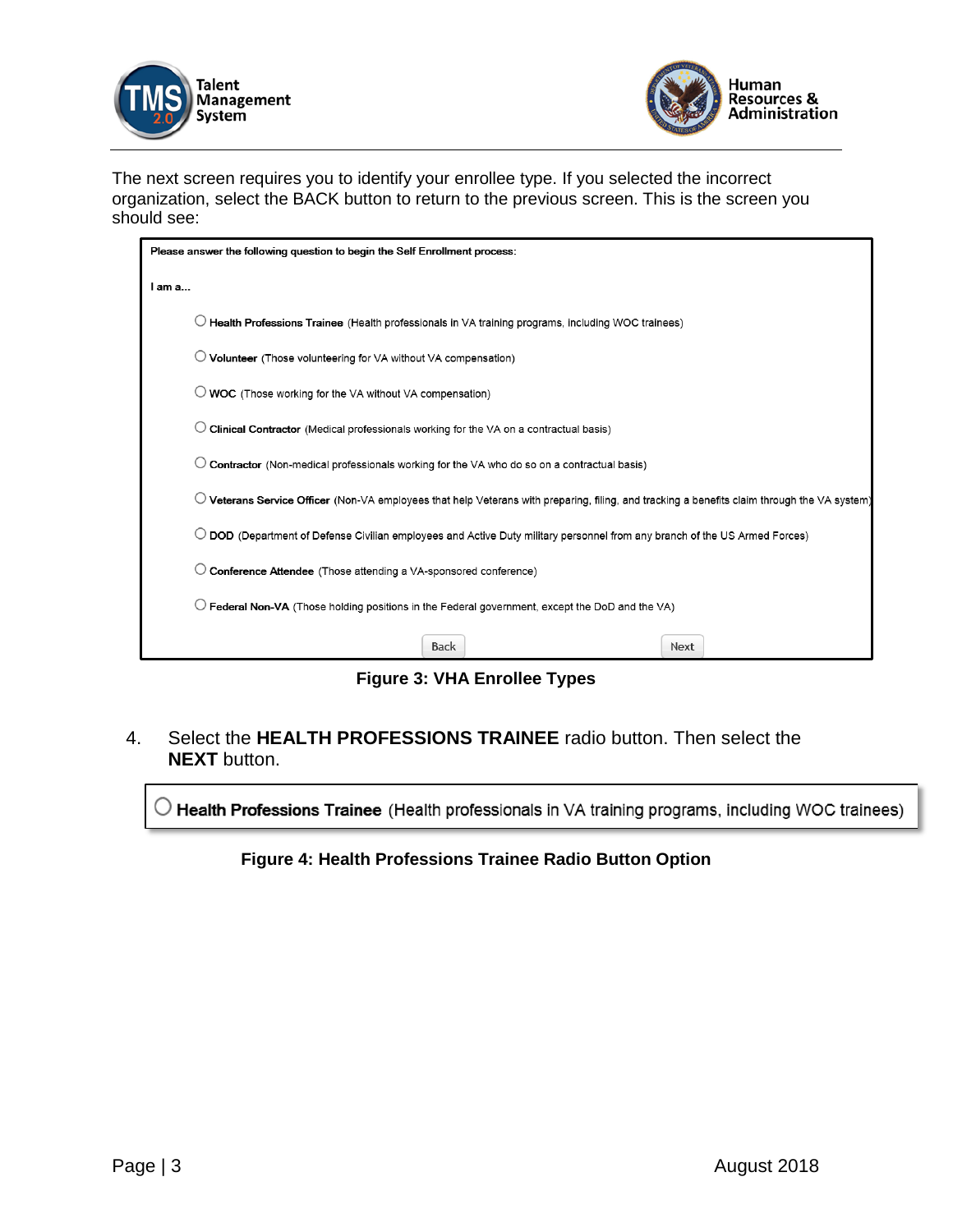



5. You must provide information related to MY ACCOUNT and MY JOB. All of the fields marked with an asterisk must be completed.

**Note:** The **Email Address** that you enter here will be used as your Username to log into the system. Please ensure that the email address you use is one which you will be able access.

| Note: Fields marked with * are required                                                                                                                                                                                                                                                                                                                                                                                                                                                                                                                                                                                                                                                                                  |                                                   |
|--------------------------------------------------------------------------------------------------------------------------------------------------------------------------------------------------------------------------------------------------------------------------------------------------------------------------------------------------------------------------------------------------------------------------------------------------------------------------------------------------------------------------------------------------------------------------------------------------------------------------------------------------------------------------------------------------------------------------|---------------------------------------------------|
| <b>MY ACCOUNT INFORMATION</b>                                                                                                                                                                                                                                                                                                                                                                                                                                                                                                                                                                                                                                                                                            |                                                   |
| * The length of the password must be between 12 and 20 characters.<br>• The password must contain the following types of characters:<br>a. English lowercase letters.<br>b. English uppercase letters.<br>c. Arabic numerals(0,1,2,9).<br>d. Non alphanumeric special characters (!@#\$%^&"_+-={} []:'?,./)<br>• Characters cannot be repeated more than twice in a row.<br>· The password cannot contain user name(login ID).<br>. The password cannot contain users first name and last name.<br>• The password cannot be the same as any of the previous 24 passwords.<br>• The password cannot contain 6 or more characters in a row from the previous password.<br>· Security answer must be at least 5 characters. |                                                   |
| *Password:                                                                                                                                                                                                                                                                                                                                                                                                                                                                                                                                                                                                                                                                                                               |                                                   |
| * Re-enter Password :                                                                                                                                                                                                                                                                                                                                                                                                                                                                                                                                                                                                                                                                                                    |                                                   |
| : (Click here to view the VA TMS Privacy Act Notice.)<br>* SSN                                                                                                                                                                                                                                                                                                                                                                                                                                                                                                                                                                                                                                                           |                                                   |
| (If you are foreign national and do not have an SSN please click here)                                                                                                                                                                                                                                                                                                                                                                                                                                                                                                                                                                                                                                                   |                                                   |
| * Re-enter SSN :                                                                                                                                                                                                                                                                                                                                                                                                                                                                                                                                                                                                                                                                                                         |                                                   |
| *DOB (MM/DD/YYYY) :                                                                                                                                                                                                                                                                                                                                                                                                                                                                                                                                                                                                                                                                                                      |                                                   |
| * Legal First Name:                                                                                                                                                                                                                                                                                                                                                                                                                                                                                                                                                                                                                                                                                                      |                                                   |
| * Legal Last Name :                                                                                                                                                                                                                                                                                                                                                                                                                                                                                                                                                                                                                                                                                                      |                                                   |
| Middle Name(Optional) :                                                                                                                                                                                                                                                                                                                                                                                                                                                                                                                                                                                                                                                                                                  |                                                   |
| * Email Address :                                                                                                                                                                                                                                                                                                                                                                                                                                                                                                                                                                                                                                                                                                        |                                                   |
| * Re-enter Email Address :                                                                                                                                                                                                                                                                                                                                                                                                                                                                                                                                                                                                                                                                                               |                                                   |
| * Phone Number (do not include hyphens i.e 1112223333)                                                                                                                                                                                                                                                                                                                                                                                                                                                                                                                                                                                                                                                                   | Check here to enter an International Phone Number |
| * Time Zone ID:                                                                                                                                                                                                                                                                                                                                                                                                                                                                                                                                                                                                                                                                                                          | $\check{~}$                                       |

**Figure 5: MY ACCOUNT INFORMATION Screen**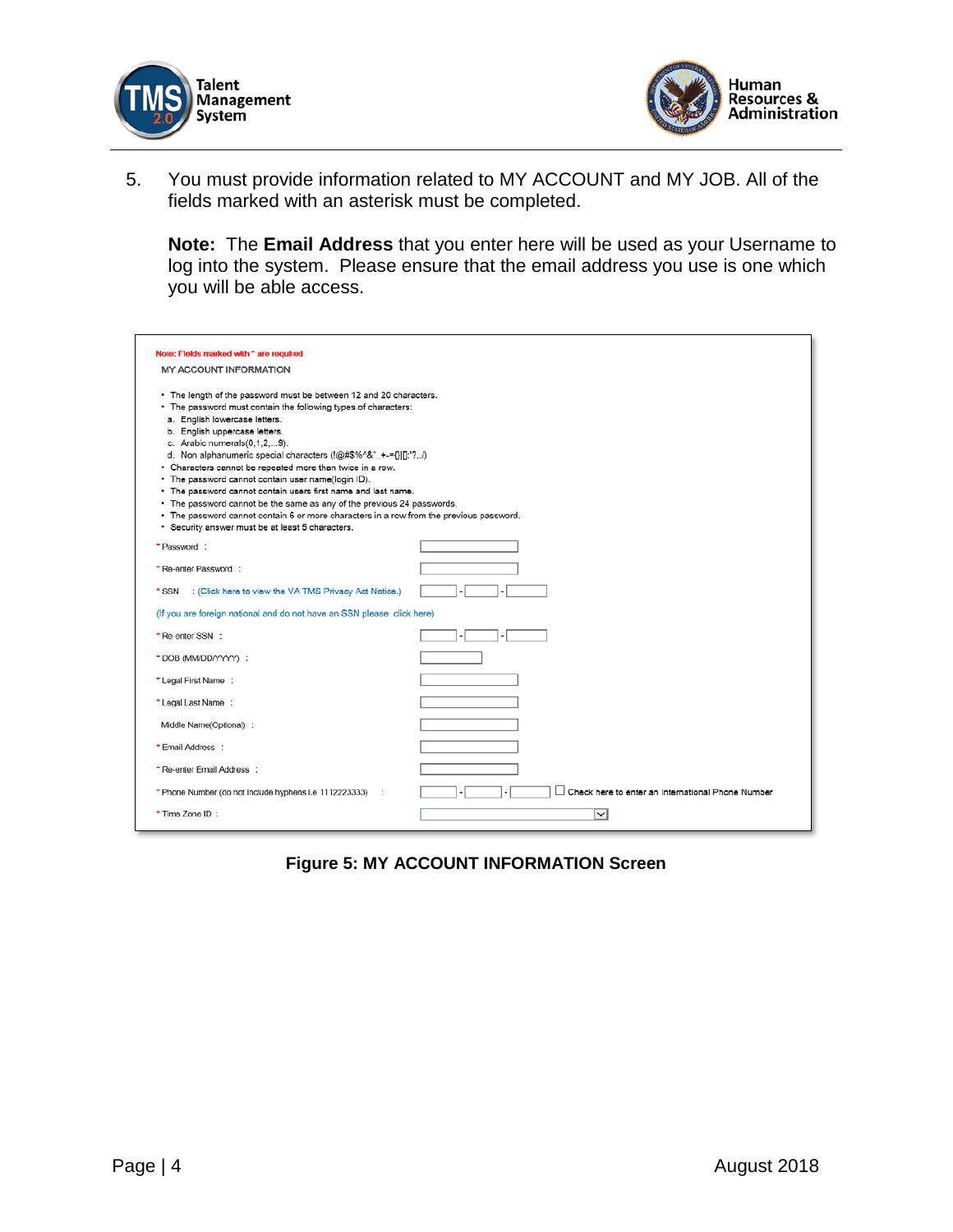



Make sure that your **Password** complies with the requirements listed on the screen and that the re-entered password is identical.

Your password must comply with all of the following:

- Length must be 12 to 20 characters
- MUST contain:
	- **Lowercase letters (a through z)**
	- **Uppercase letters (A though Z)**
	- Numerals (0 through 9)
	- Non-alphanumeric characters to include:  $\frac{1}{2}$   $\frac{1}{2}$   $\frac{1}{2}$   $\frac{1}{2}$   $\frac{1}{2}$   $\frac{1}{2}$   $\frac{1}{2}$   $\frac{1}{2}$   $\frac{1}{2}$   $\frac{1}{2}$   $\frac{1}{2}$   $\frac{1}{2}$   $\frac{1}{2}$   $\frac{1}{2}$   $\frac{1}{2}$   $\frac{1}{2}$   $\frac{1}{2}$   $\frac{1}{2}$  ] { }
- Cannot include more than two repeated characters in a row
- Cannot include your User Name
- Cannot include your first or last names

Make sure to read the Privacy Act Notice regarding use of SSNs.



#### **Figure 6: TMS Privacy Act Notice**

6. After completing the MY ACCOUNT INFORMATION fields, you must complete the MY JOB INFORMATION fields. As indicated earlier, you should have received this information from your VA Point of Contact. If you do not have this information, please reach out to your VA Point of Contact as you will not be able to create your TMS User Profile without it.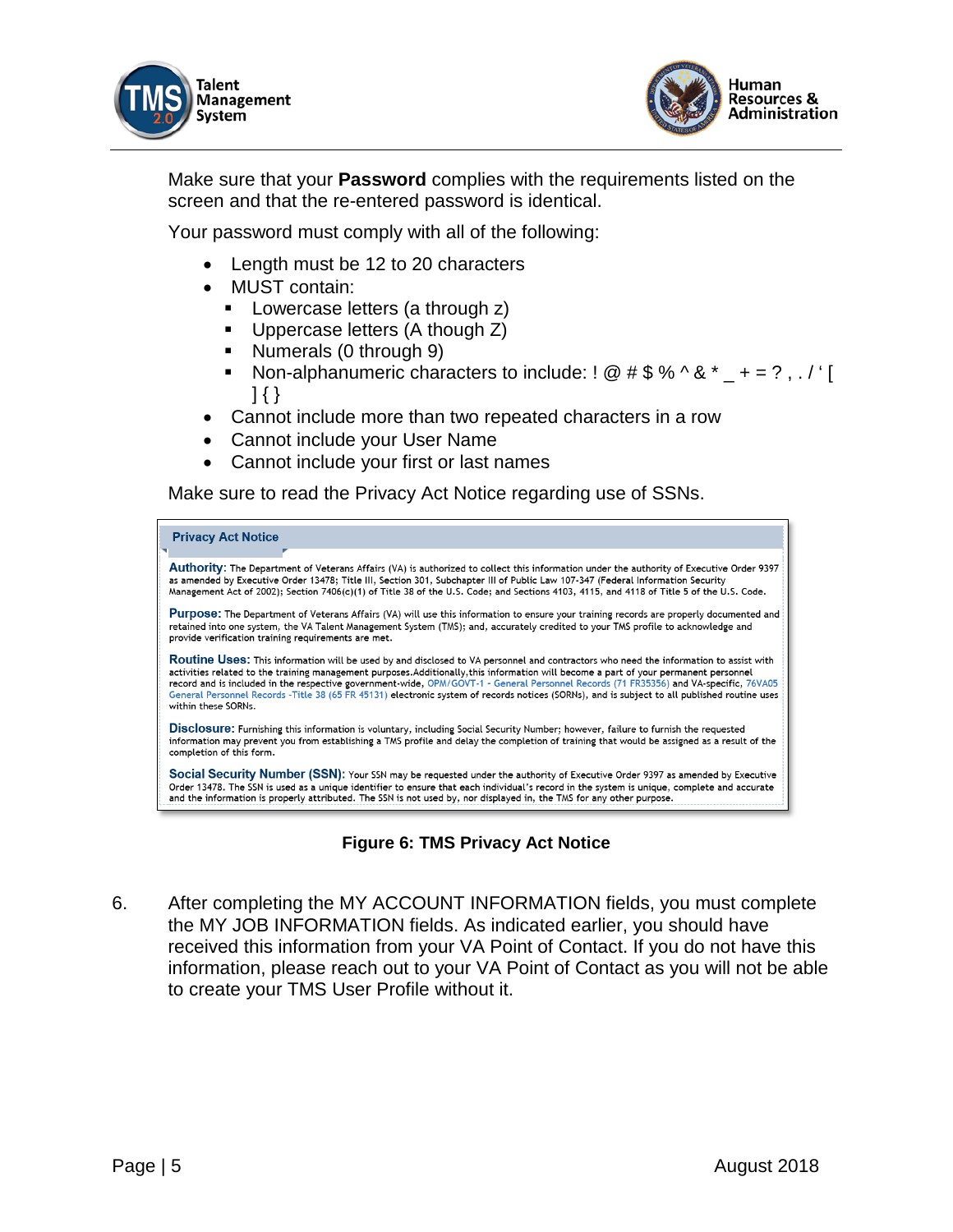| Talent<br>Management<br>System                                            | Human<br><b>Resources &amp;</b><br><b>Administration</b> |
|---------------------------------------------------------------------------|----------------------------------------------------------|
| <b>MY JOB INFORMATION</b>                                                 |                                                          |
| * VA Location :                                                           | $\rightarrow$ Northport                                  |
| (Supplied by your VA Contact)                                             |                                                          |
| *Trainee Type:                                                            | $\checkmark$<br>→ Health Professions Trainee             |
| * Specialty/Discipline :                                                  | Iv<br>Lonnie                                             |
| * VA Point of Contact First Name:                                         | <b>Neumar</b>                                            |
| * VA Point of Contact Last Name:                                          | Lonnie.Neumar@va.gov                                     |
| * VA Point of Contact Email Address :                                     | 631-261-4400                                             |
| * Point of Contact Phone Number (do not include hyphens i.e. 1112223333): | Check here to enter an International Phone Number        |
| Medical Sharing Type:                                                     | ✓                                                        |
| * School/University/Program :                                             |                                                          |
| * School/Program Start Date (MM/DD/YYYY) :                                |                                                          |
| * Estimated School/Program Completion Date (MM/DD/YYYY) :                 |                                                          |

**Figure 7: MY JOB INFORMATION Screen**

- 7. Once all of the required fields have been completed, select the **SUBMIT** button.
- 8. If there were any errors identified after selecting **SUBMIT**, you must fix those and then select **SUBMIT** again. Keep making corrections until you succeed.
- 9. Once any errors have been corrected, you should see the **Congratulations** screen. At this point you should make note of your TMS Username (which will be the Email Address that you entered).

| <b>Talent</b><br><b>Management</b><br>System                                                                                                                                                         |  |
|------------------------------------------------------------------------------------------------------------------------------------------------------------------------------------------------------|--|
| VA Learning University Home   TMS Resources   Locate Your Local Administrator   Help Desk                                                                                                            |  |
|                                                                                                                                                                                                      |  |
| <b>VA TMS Self Enrollment</b>                                                                                                                                                                        |  |
| <b>Congratulations!</b>                                                                                                                                                                              |  |
| You have successfully created a profile in the VA TMS. Please make note of your Username indicated below as you will need it to log into the system.<br>Your TMS 2.0 Usemame is test@testconfirm.com |  |
| Note: You will need to wait for 20 minutes for your profile to become active. After that, you will be able to login using the following link: https://www.tms.va.gov/SecureAuth35                    |  |
|                                                                                                                                                                                                      |  |
|                                                                                                                                                                                                      |  |

**Figure 8: Congratulations Screen**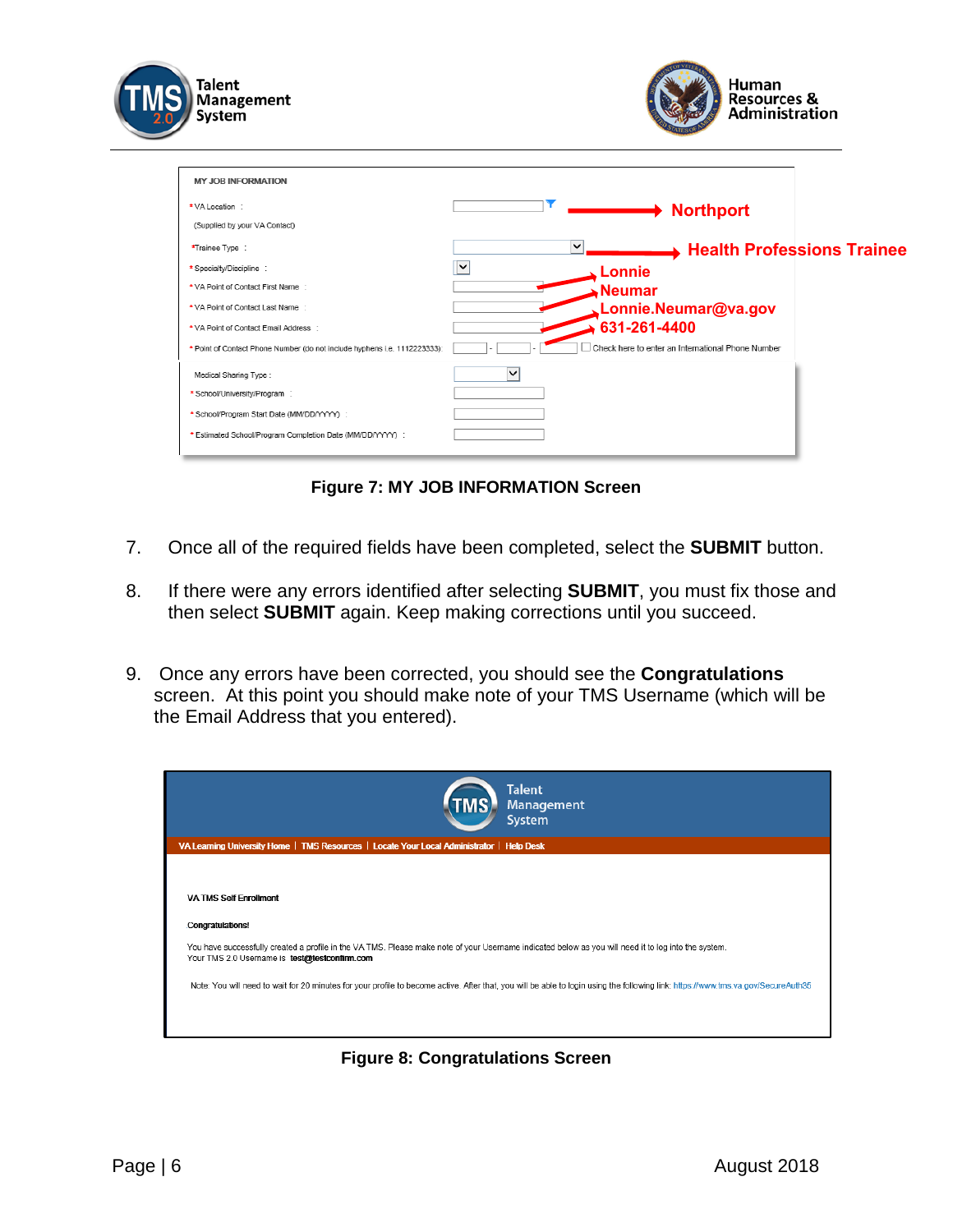



10.After 20 minutes have passed, please return to

<https://www.tms.va.gov/SecureAuth35/> and enter your Username and click Submit. You will be able to send a one-time Passcode to your Email Address.

| Please enter your username below. |  |  |
|-----------------------------------|--|--|
|                                   |  |  |
| Submit                            |  |  |
|                                   |  |  |
| <b>Other Login Options</b>        |  |  |
|                                   |  |  |

**Figure 9: TMS 2.0 Login Screen**

11. Once your Passcode arrives, enter it using your keyboard, or the on-screen number pad, and click Submit.

| Passcode: |        |   |
|-----------|--------|---|
|           | 2      | З |
|           | 5      |   |
|           |        | 9 |
|           |        |   |
|           | Submit |   |

**Figure 10: Enter Passcode Screen**

12.You will be asked to select and provide answers to two security questions. These will be used if you need to reset your TMS password.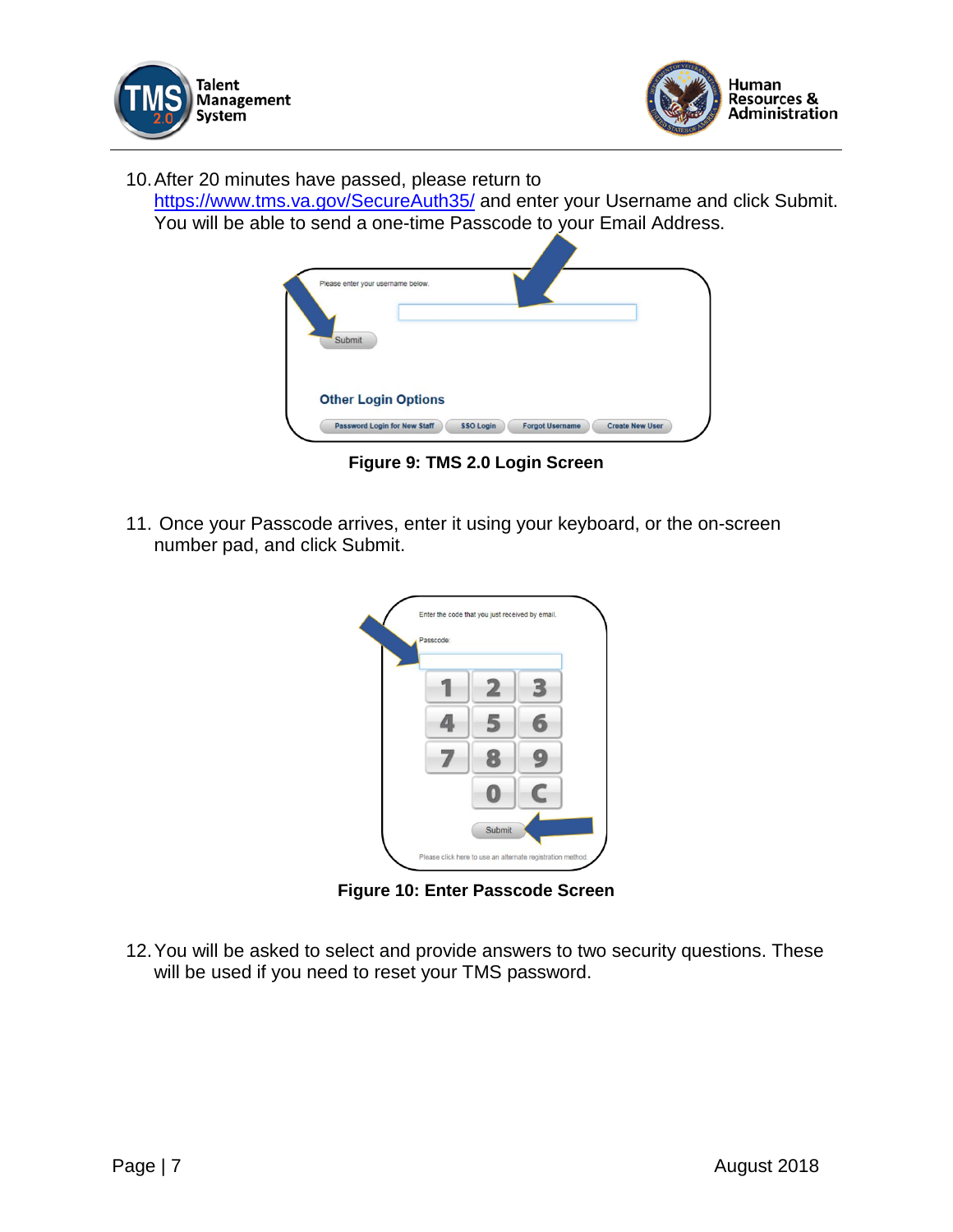



| <b>Set Security Questions</b>                                         |                                                                                                                                                                                                                                                                                                  |
|-----------------------------------------------------------------------|--------------------------------------------------------------------------------------------------------------------------------------------------------------------------------------------------------------------------------------------------------------------------------------------------|
| be case sensitive.                                                    | In order to simplify resetting your password in the future, you must select 2 security questions and provide answers for them below.<br>Make sure your answers are something you will remember, are at least 5 characters long, and that you type them the way you always type them as they WILL |
| * = Required Fields<br>* Question 1<br>Response<br>* Confirm Response | What street did you live on in third grade?<br>$\checkmark$<br><br>                                                                                                                                                                                                                              |
| * Question 2<br>Response<br>* Confirm Response                        | In what city or town was your first job?<br>$\check{~}$                                                                                                                                                                                                                                          |
|                                                                       | Save                                                                                                                                                                                                                                                                                             |

**Figure 11: Set Security Questions Screen**

After selecting your questions and entering your answers, select the **SAVE** button.

At this point, you have now created your TMS User Profile. Now, you must complete the mandatory training assigned to you.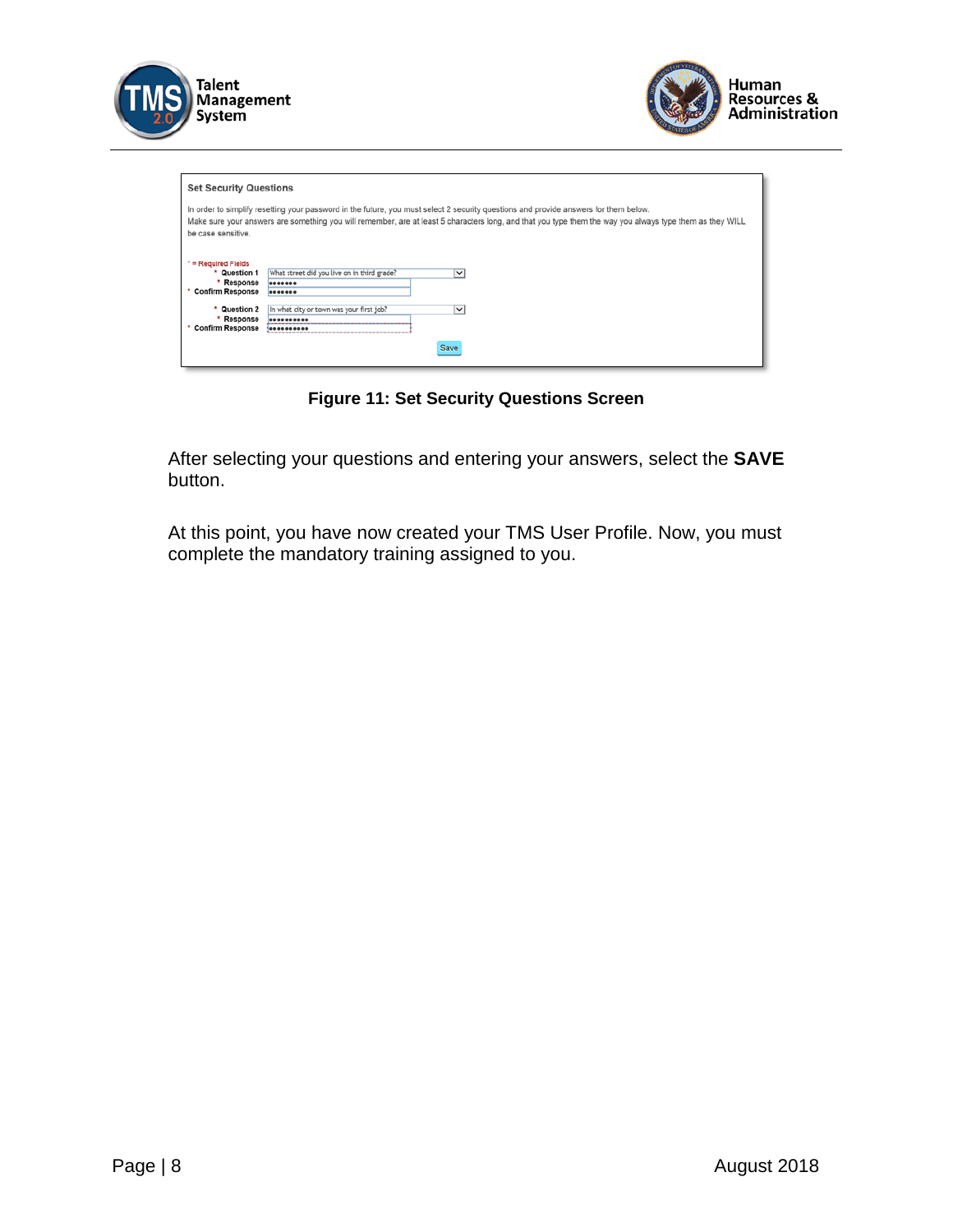



### **B. Launch and Complete Mandatory Training**

Follow these steps to launch and complete all of your assigned training.

1. Your TMS home screen displays. It lists the mandatory training you must complete and the date by which completion must occur.

| <b>Jackson Jones</b>                                                                                                                                         |                                                                                                                                                           |
|--------------------------------------------------------------------------------------------------------------------------------------------------------------|-----------------------------------------------------------------------------------------------------------------------------------------------------------|
| <b>To-Do List</b>                                                                                                                                            | B                                                                                                                                                         |
| Q Search To-Do List<br>8 B<br>Show:<br>Everything<br>$\blacktriangledown$<br>Due within a week<br>3/26/2016 VHA Mandatory Training for Trainees<br>Available | <b>Easy Links</b><br>$\overline{\phantom{a}}$<br><b>Reports</b><br><b>Learning Status</b><br><b>Completed Work</b><br>No completions in the last 30 days. |

**Figure 12: TMS Home Screen**

As an HPT, only one course is required – *VHA Mandatory Training for Trainees*.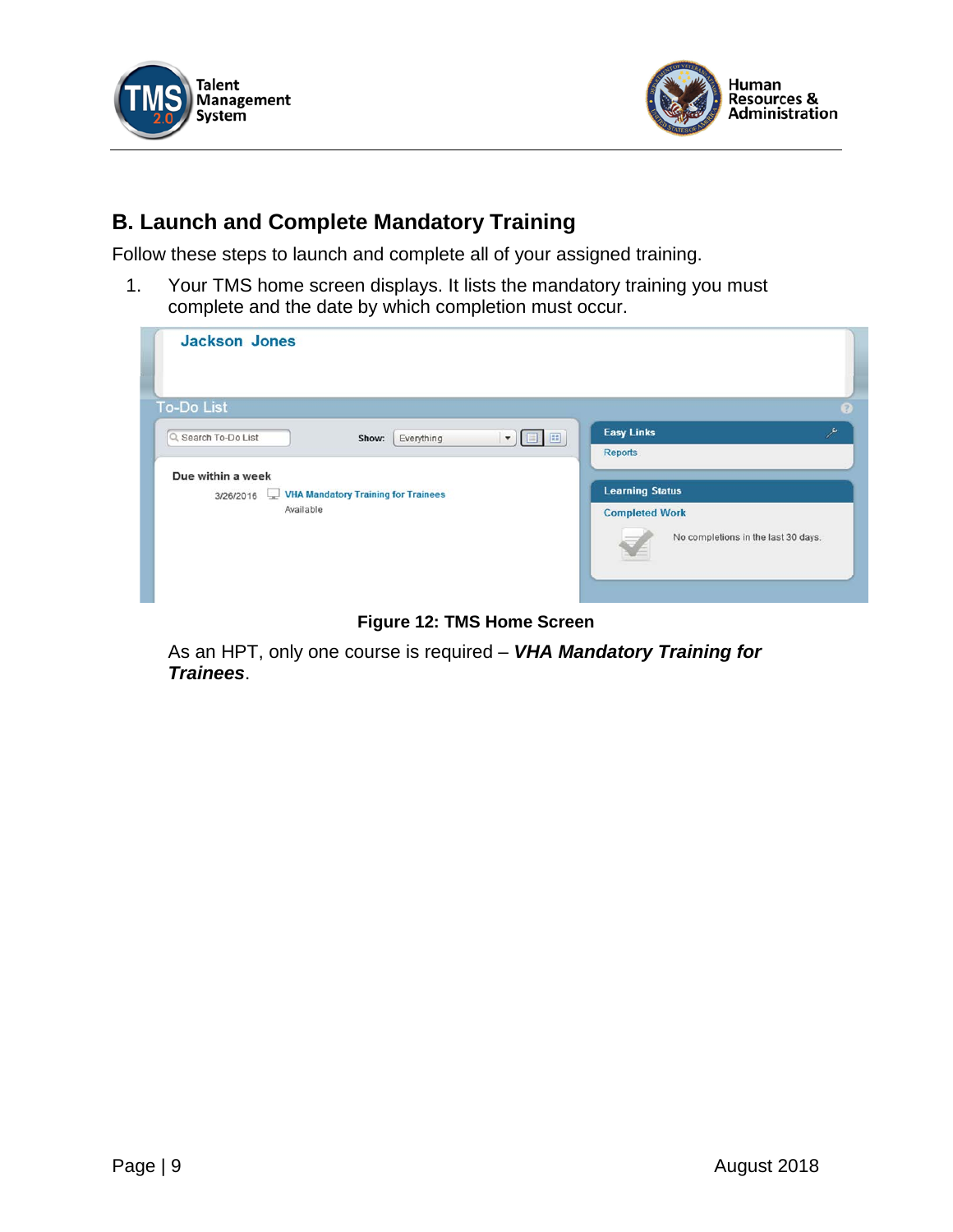



2. Hover your mouse over the course title listed on your TMS Home screen. Brief information pertinent to this course displays.

|                      | <b>Privacy and HIPAA Focused Training</b>                                                                                                                          |                     |
|----------------------|--------------------------------------------------------------------------------------------------------------------------------------------------------------------|---------------------|
| ble<br><b>Tivacy</b> | Due by 12/5/2015   Required   Assigned by<br>jjones@verizon.net [Name not specified]                                                                               | <b>Start Course</b> |
| ble                  | Originated From Curriculum                                                                                                                                         | <b>View Details</b> |
|                      | <b>Department of Veterans Affairs 10203</b>                                                                                                                        |                     |
|                      | This course is available in two formats, web-based and text-<br>PDF. These materials have been updated for FY2015.<br>Either of these course versions must be more |                     |
|                      | Online Item                                                                                                                                                        |                     |
|                      | Available                                                                                                                                                          |                     |
|                      | 5 days remaining                                                                                                                                                   |                     |
|                      |                                                                                                                                                                    |                     |

**Figure 13: Course Information Pop-up on Mouse Hover**

3. Select the **START COURSE** link.

The course windows launch in another browser window. You will see the Online Content Structure screen that is immediately followed by the initial screen of the selected course

Follow the instructions on each of the course screens to complete all modules of the mandatory training course.

4. Once a course has been completed, select the **HOME** link located at the top left of the screen to return to your TMS Home screen.



**Figure 14: Snapshot of the Home Link**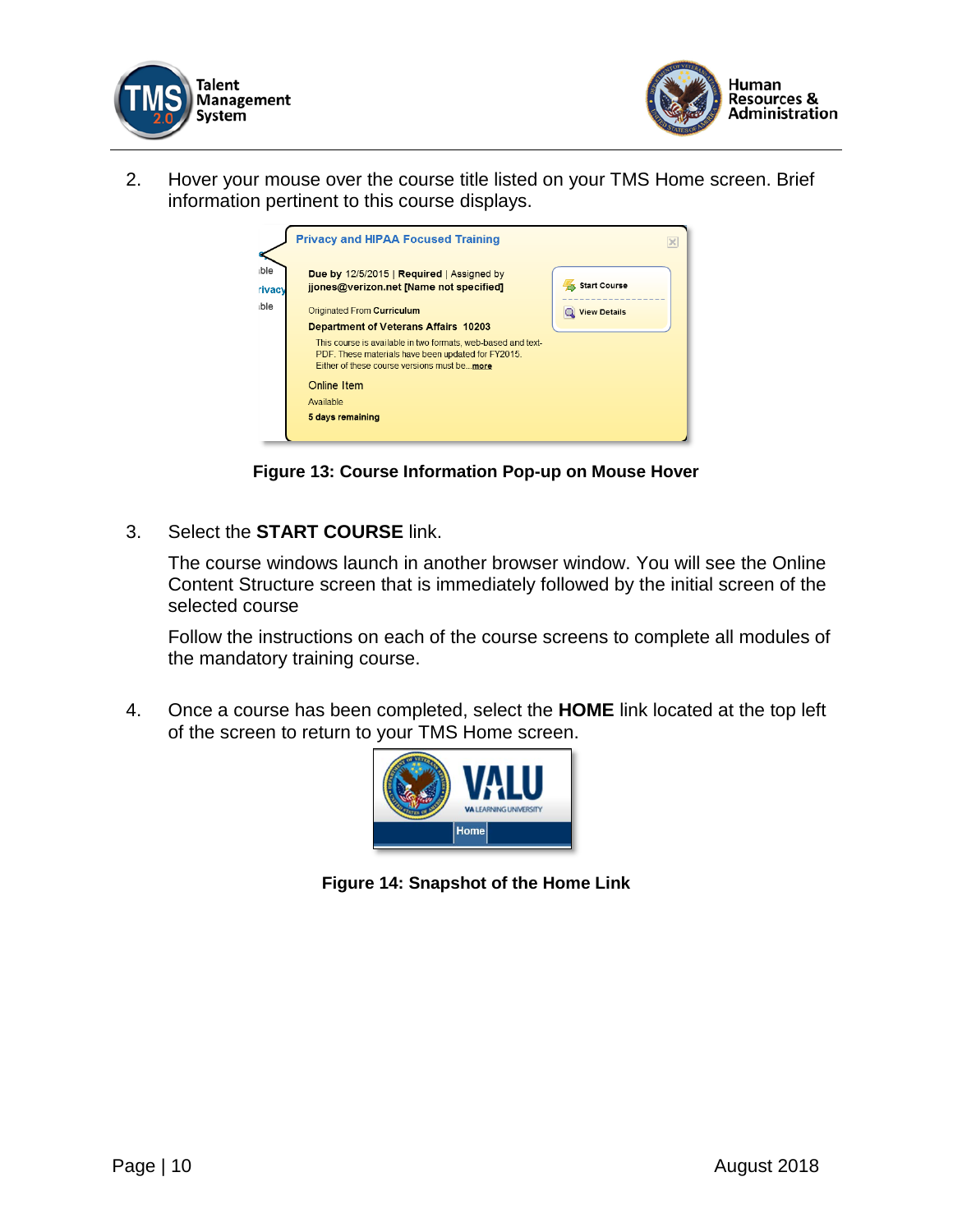



5. Once the mandatory training has been completed, you will see the **Learning Status Pod** display information stating that the work is completed.



**Figure 15: Learning Status Pod Example**

6. While the completion of the mandatory training is recorded in the TMS, you must also print a Certificate(s) of Completion. To do this, you must select the **Learning Status Pod** to access the **Completed Work** screen.

| <b>Completed Work</b> |                                                                                       |               |                         | (c) Help                                              |  |
|-----------------------|---------------------------------------------------------------------------------------|---------------|-------------------------|-------------------------------------------------------|--|
|                       |                                                                                       |               |                         | All<br><b>Show Completions:</b><br>$\pmb{\mathrm{v}}$ |  |
| Type                  | Title                                                                                 | <b>Status</b> |                         | <b>Completion Date *</b>                              |  |
| All<br>$\mathbf{v}$   |                                                                                       | All           | $\overline{\mathbf{v}}$ | $1 -$                                                 |  |
| Learning              | VA Privacy and Information Security Awareness and Ru VA-Complete<br>$\boxed{\boxdot}$ |               |                         | 12/1/2015 09:55 AM                                    |  |

**Figure 16: Completed Work Screen**

The courses that you have completed and the date when they were completed display on this screen.

7. Hover the mouse over the course title for which a completion certificate is to be printed to display the Completed Course pop-up window.



**Figure 17: Completed Course Pop-Up**